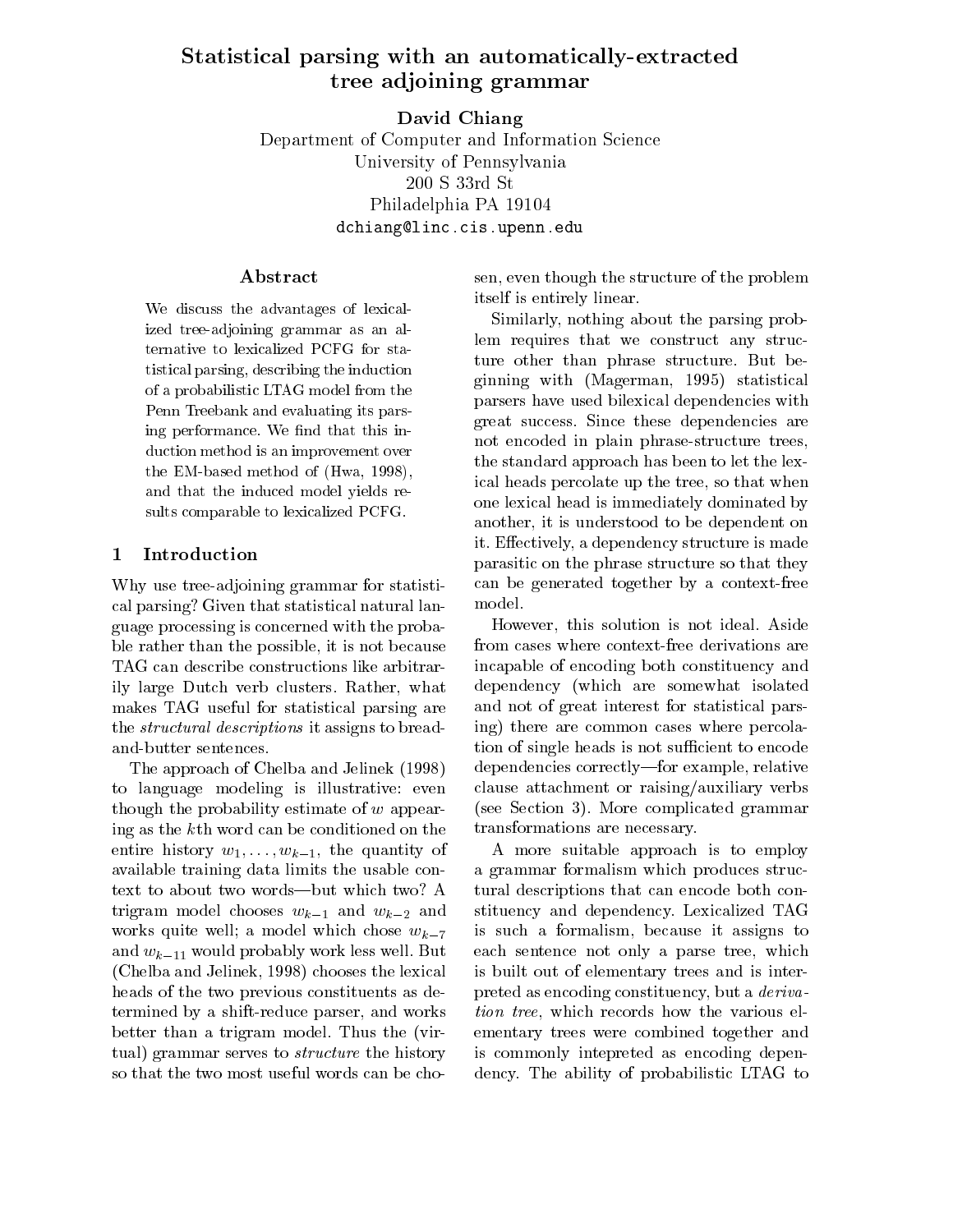

Figure 1: Grammar and derivation for "John should leave tomorrow."

model bilexical dependencies was noted early on by (Resnik, 1992).

It turns out that there are other pieces of contextual information that need to be explicitly accounted for in a CFG by grammar transformations but come for free in a TAG. We discuss a few such cases in Section 3. In Sections 4 and 5 we describe an experiment to test the parsing accuracy of a probabilistic TAG extracted automatically from the Penn Treebank. We find that the automatically-extracted grammar gives an improvement over the EM-based induction method of (Hwa, 1998), and that the parser performs comparably to lexicalized PCFG parsers, though certainly with room for improvement.

We emphasize that TAG is attractive not because it can do things that CFG cannot, but because it does everything that CFG can, only more cleanly. (This is where the analogy with (Chelba and Jelinek, 1998) breaks down.) Thus certain possibilities which were not apparent in a PCFG framework or prohibitively complicated might become simple to implement in a PTAG framework; we conclude by offering two such possibilities.

### 2 The formalism

The formalism we use is a variant of lexicalized tree-insertion grammar (LTIG), which is in turn a restriction of LTAG (Schabes and

Waters, 1995). In this variant there are three kinds of elementary tree: initial, (predicative) auxiliary, and modifier, and three composition operations: substitution, adjunction, and sister-adjunction.

Auxiliary trees and adjunction are restricted as in TIG: essentially, no wrapping adjunction or anything equivalent to wrapping adjunction is allowed. Sister-adjunction is not an operation found in standard definitions of TAG, but is borrowed from D-Tree Grammar (Rambow et al., 1995). In sisteradjunction the root of a modifier tree is added as a new daughter to any other node. (Note that as it stands sister-adjunction is completely unconstrained; it will be constrained by the probability model.) We introduce this operation simply so we can derive the flat structures found in the Penn Treebank. Following (Schabes and Shieber, 1994), multiple modifier trees can be sister-adjoined at a single site, but only one auxiliary tree may be adjoined at a single node.

Figure 1 shows an example grammar and the derivation of the sentence "John should leave tomorrow." The derivation tree encodes this process, with each arc corresponding to a composition operation. Arcs corresponding to substitution and adjunction are labeled with the Gorn address<sup>1</sup> of the substitution or ad-

<sup>&</sup>lt;sup>1</sup>A Gorn address is a list of integers: the root of a tree has address  $\epsilon$ , and the jth child of the node with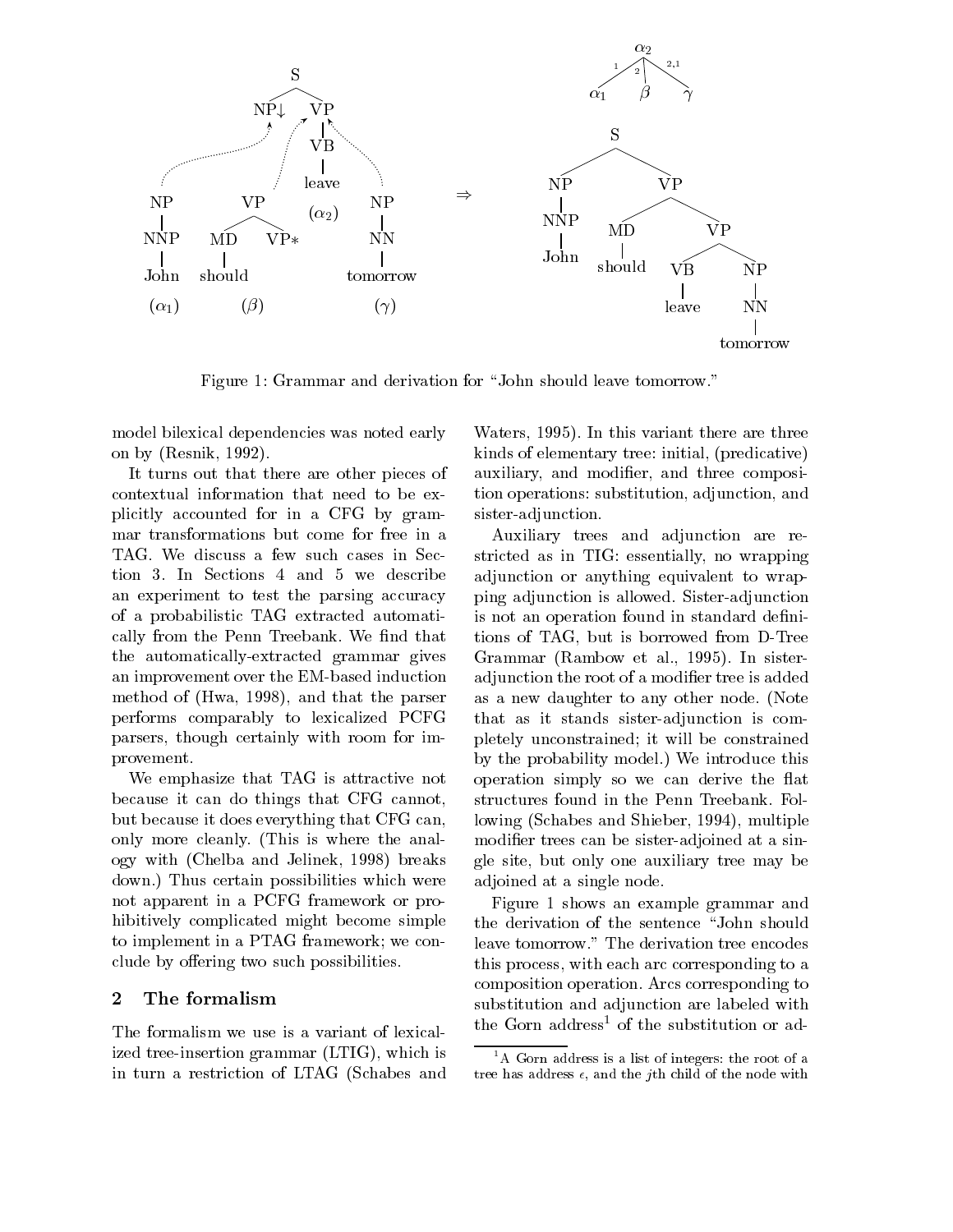junction site. An arc corresponding to the sister-adjunction of a tree between the ith and  $i + 1$ th children of  $\eta$  (allowing for two imaginary children beyond the leftmost and rightmost children) is labeled  $\eta$ , *i*.

This grammar, as well as the grammar used by the parser, is lexicalized in the sense that every elementary tree has exactly one terminal node, its lexical anchor.

Since sister-adjunction can be simulated by ordinary adjunction, this variant is, like TIG (and CFG), weakly context-free and  $O(n<sup>3</sup>)$ -time parsable. Rather than coin a new  $\sim$ acronym for this particular variant, we will simply refer to it as "TAG" and trust that no confusion will arise.

The parameters of a probabilistic TAG (Resnik, 1992; Schabes, 1992) are:

$$
\sum_{\alpha} P_i(\alpha) = 1 \quad \text{or} \quad \text{and} \quad \sum_{\alpha} P_s(\alpha \mid \eta) = 1 \quad \text{or} \quad \sum_{\beta} P_a(\beta \mid \eta) + P_a(\text{NONE} \mid \eta) = 1 \quad \text{(N.14)}
$$

where  $\alpha$  ranges over initial trees,  $\beta$  over auxiliary trees,  $\gamma$  over modifier trees, and  $\eta$  over nodes.  $P_i(\alpha)$  is the probability of beginning a derivation with  $\alpha$ ;  $P_s(\alpha | \eta)$  is the probability of substituting  $\alpha$  at  $\eta$ ;  $P_a(\beta | \eta)$  is the probability of adjoining  $\beta$  at  $\eta$ ; finally,  $P_a(NONE | \eta)$  is the probability of nothing adjoining at  $\eta$ . (Carroll and Weir, 1997) suggest other parameterizations worth exploring as well.

Our variant adds another set of parameters:

$$
\sum_{\gamma} P_{sa}(\gamma \mid \eta, i, f) + P_{sa}(STOP \mid \eta, i, f) = 1 \quad \text{ical de}
$$

This is the probability of sister-adjoining  $\gamma$ between the *i*th and  $i + 1$ th children of  $\eta$  (as before, allowing for two imaginary children beyond the leftmost and rightmost children). Since multiple modifier trees can adjoin at the same location,  $P_{sa}(\gamma)$  is also conditioned on a flag f which indicates whether  $\gamma$  is the first modifier tree (i.e., the one closest to the head) to adjoin at that location.

The probability of a derivation can then be expressed as a product of the probabilities of

the individual operations of the derivation. Thus the probability of the example derivation of Figure 1 would be

$$
P_i(\alpha_2) \cdot P_a(NONE \mid \alpha_2(\epsilon)) \cdot P_s(\alpha_1 \mid \alpha_2(1)) \cdot P_a(\beta \mid \alpha_2(2)) \cdot P_{sa}(\gamma \mid \alpha_2(2), 1, true) \cdot P_{sa}(STOP \mid \alpha_2(2), 1, false) \cdot P_{sa}(STOP \mid \alpha_2(\epsilon), 0, true) \cdot \dots
$$

where  $\alpha(i)$  is the node of  $\alpha$  with address *i*.<br>We want to obtain a maximum-likelihood

estimate of these parameters, but cannot estimate them directly from the Treebank, because the sample space of PTAG is the space of TAG derivations, not the derived trees that are found in the Treebank. One approach, taken in (Hwa, 1998), is to choose some grammar general enough to parse the whole corpus and obtain a maximum-likelihood estimate by EM. Another approach, taken in (Magerman, 1995) and others for lexicalized PCFGs and (Neumann, 1998; Xia, 1999; Chen and Vijay-Shanker, 2000) for LTAGs, is to use heuristics to reconstruct the derivations, and directly estimate the PTAG parameters from the reconstructed derivations. We take this approach as well. (One could imagine combining the two approaches, using heuristics to extract a grammar but EM to estimate its parameters.)

# 3 Some properties of probabilistic TAG

In a lexicalized TAG, because each composition brings together two lexical items, every composition probability involves a bilexical dependency. Given a CFG and headpercolation scheme, an equivalent TAG can be constructed whose derivations mirror the dependency analysis implicit in the headpercolation scheme.

Furthermore, there are some dependency analyses encodable by TAGs that are not encodable by a simple head-percolation scheme. For example, for the sentence "John should have left," Magerman's rules make should and have the heads of their respective VPs, so that there is no dependency between *left* and its subject *John* (see Figure 2a). Since nearly a quarter of nonempty subjects appear in such a conguration, this is not a small problem.

address i has address  $i \cdot j$ .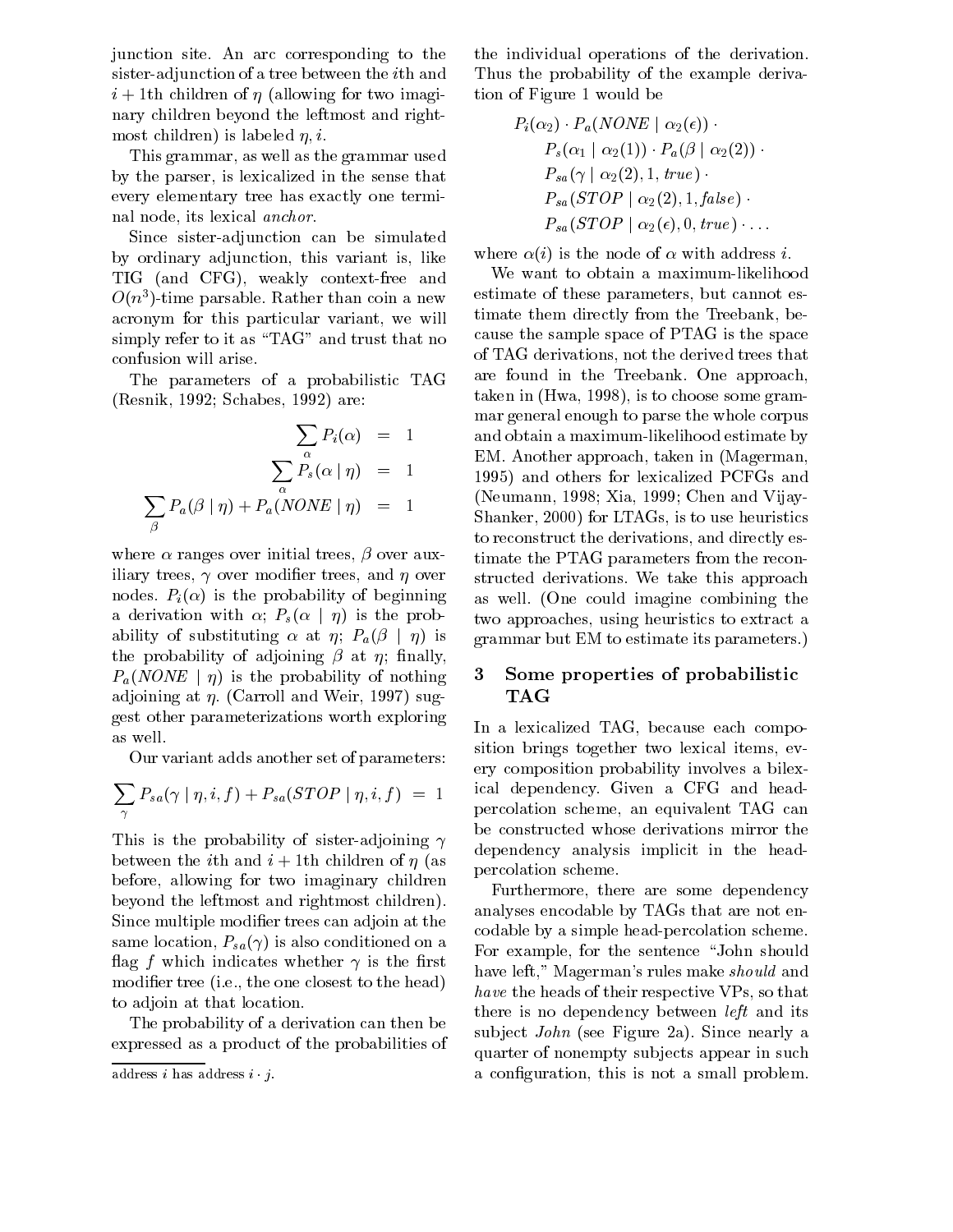

Figure 2: Bilexical dependencies for "John should have left."

(We could make VP the head of VP instead, but this would generate auxiliaries independently of each other, so that, for example,  $P(\text{John leave}) > 0.)$ 

TAG can produce the desired dependencies (b) easily, using the grammar of Figure 1.A more complex lexicalization scheme for CFG could as well (one which kept track of two heads at a time, for example), but the TAG account is simpler and cleaner.

Bilexical dependencies are not the only nonlocal dependencies that can be used to improve parsing accuracy. For example, the attachment of an S depends on the presence or absence of the embedded subject (Collins, 1999); Treebank-style two-level NPs are mismodeled by PCFG (Collins, 1999; Johnson, 1998); the generation of a node depends on the label of its grandparent (Charniak, 2000; Johnson, 1998). In order to capture such dependencies in a PCFG-based model, they must be localized either by transforming the data or modifying the parser. Such changes are not always obvious <sup>a</sup> priori and often must be devised anew for each language or each corpus.

But none of these cases really requires special treatment in a PTAG model, because each composition probability involves not only a bilexical dependency but a "biarboreal" (tree-tree) dependency. That is, PTAG generates an entire elementary tree at once, conditioned on the entire elementary tree being modied. Thus dependencies that have to be stipulated in a PCFG by tree transformations or parser modications are captured for free in a PTAG model. Of course, the price

that the PTAG model pays is sparser data; the backoff model must therefore be chosen carefully.

### 4 Inducing a stochastic grammar from the Treebank

### 4.1Reconstructing derivations

We want to extract from the Penn Treebank an LTAG whose derivations mirror the dependency analysis implicit in the head-percolation rules of (Magerman, 1995; Collins, 1997). For each node  $\eta$ , these rules classify exactly one child of  $\eta$  as a head and the rest as either arguments or adjuncts. Using this classication we can construct a TAG derivation (including elementary trees) from a derived tree as follows:

- 1. If  $\eta$  is an adjunct, excise the subtree rooted at  $\eta$  to form a modifier tree.
- 2. If  $\eta$  is an argument, excise the subtree rooted at  $\eta$  to form an initial tree, leaving behind a substitution node.
- 3. If  $\eta$  has a right corner  $\theta$  which is an argument with the same label as  $\eta$  (and all intervening nodes are heads), excise the segment from  $\eta$  down to  $\theta$  to form an auxiliary tree.

Rules (1) and (2) produce the desired result; rule (3) changes the analysis somewhat by making subtrees with recursive arguments into predicative auxiliary trees. It produces, among other things, the analysis of auxiliary verbs described in the previous section. It is applied in a greedy fashion, with potential  $\eta s$ considered top-down and potential  $\theta$ s bottomup. The complicated restrictions on  $\theta$  are simply to ensure that a well-formed TIG derivation is produced.

### 4.2 Parameter estimation and smoothing

Now that we have augmented the training data to include TAG derivations, we could try to directly estimate the parameters of the model from Section 2. But since the number of (tree, site) pairs is very high, the data would be too sparse. We therefore generate an elementary tree in two steps: first the tree template (that is, the elementary tree minus its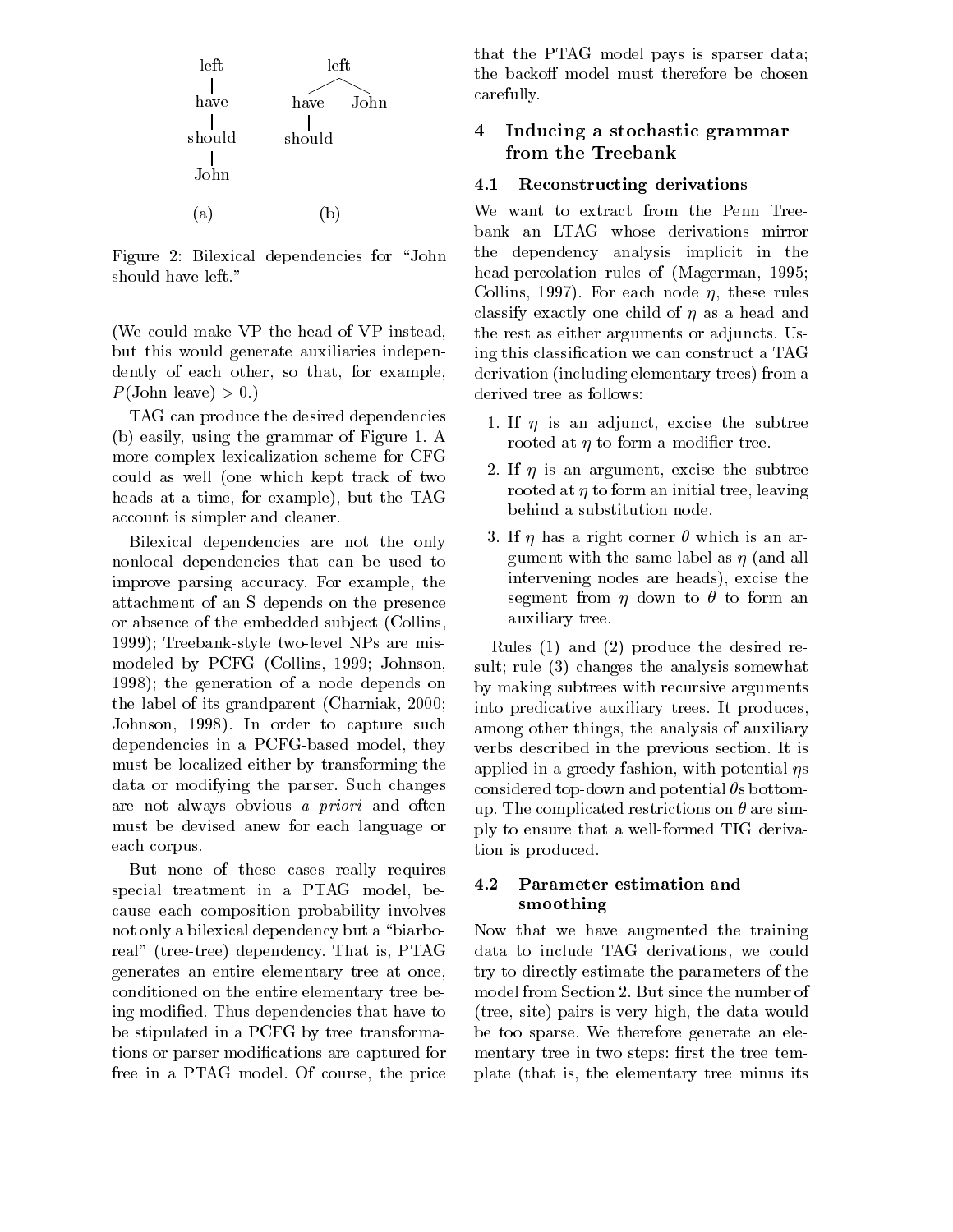

Figure 3: A few of the more frequently-occurring tree templates.  $\diamond$  marks where the lexical anchor is inserted.

anchor), then the anchor. The probabilities are decomposed as follows:

$$
P_i(\alpha) = P_{i_1}(\tau_{\alpha}) P_{i_2}(w_{\alpha} | \tau_{\alpha})
$$
  
\n
$$
P_s(\alpha | \eta) = P_{s_1}(\tau_{\alpha} | \eta)
$$
  
\n
$$
P_{s_2}(w_{\alpha} | \tau_{\alpha}, t_{\eta}, w_{\eta})
$$
  
\n
$$
P_a(\beta | \eta) = P_{a_1}(\tau_{\beta} | \eta)
$$
  
\n
$$
P_{s_2}(w_{\beta} | \tau_{\beta}, t_{\eta}, w_{\eta})
$$
  
\n
$$
P_{s_4}(\gamma | \eta, i, f) = P_{s_{a_1}}(\tau_{\gamma} | \eta, i, f)
$$
  
\n
$$
P_{s_{a_2}}(w_{\gamma} | \tau_{\gamma}, t_{\eta}, w_{\eta}, f)
$$

where  $\tau_{\alpha}$  is the tree template of  $\alpha$ ,  $t_{\alpha}$  is the part-of-speech tag of the anchor, and  $w_{\alpha}$  is the anchor itself.

The generation of the tree template has two backoff levels: at the first level, the anchor of  $\eta$  is ignored, and at the second level, the POS tag of the anchor as well as the flag  $f$ are ignored. The generation of the anchor has three backoff levels: the first two are as before, and the third just conditions the anchor on its POS tag. The backed-off models are combined by linear interpolation, with the weights chosen as in (Bikel et al., 1997).

### 5 The experiment

#### 5.1Extracting the grammar

We ran the algorithm given in Section 4.1 on sections 02-21 of the Penn Treebank. The extracted grammar is large (about 73,000 trees, with words seen fewer than four times replaced with the symbol \*UNKNOWN\*), but if we



Figure 4: Frequency of tree templates versus rank (log-log)

consider elementary tree templates, the grammar is quite manageable: 3626 tree templates, of which 2039 occur more than once (see Figure 4).

The 616 most frequent tree-template types account for 99% of tree-template tokens in the training data. Removing all but these trees from the grammar increased the error rate by about 5% (testing on a subset of section 00). A few of the most frequent tree-templates are shown in Figure 3.

So the extracted grammar is fairly compact, but how complete is it? If we plot the growth of the grammar during training (Figure 5), it's not clear the grammar will ever converge, even though the very idea of a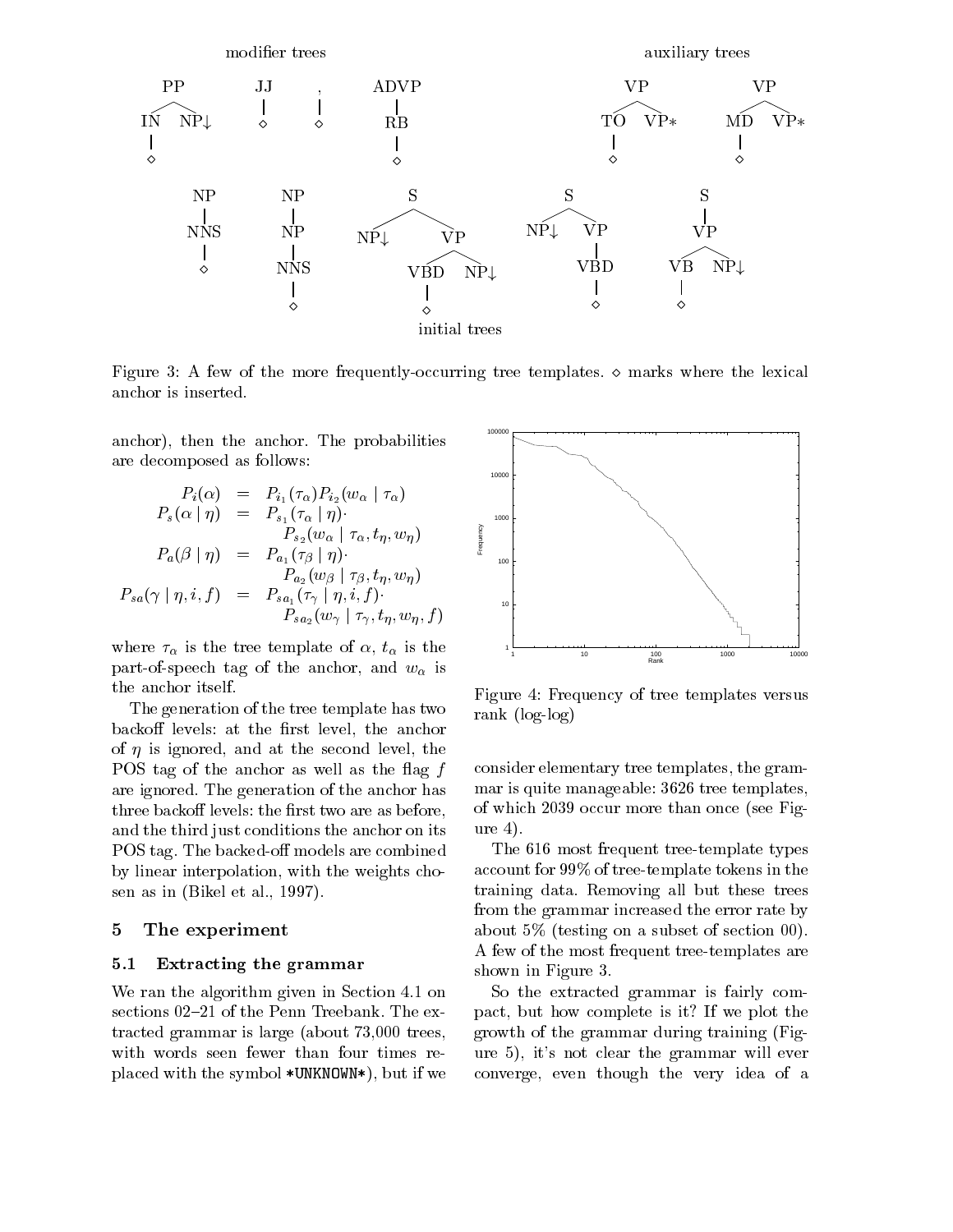

Figure 5: Growth of grammar during training (log-log)

grammar requires it. Three possible explanations are:

- New constructions continue to appear.
- Old constructions continue to be (erroneously) annotated in new ways.
- Old constructions continue to be combined in new ways, and the extraction heuristics fail to factor this variation out.

In a random sample of 100 once-seen elementary tree templates, we found (by casual inspection) that 34 resulted from annotation errors, 50 from deficiencies in the heuristics, and four apparently from performance errors. Only twelve appeared to be genuine.

Therefore the continued growth of the grammar is not as rapid as Figure 5 might indicate. Moreover, our extraction heuristics evidently have room to improve. The majority of trees resulting from deficiencies in the heuristics involved complicated coordination structures, which is not surprising, since coordination has always been problematic for TAG.

To see what the impact of this failure to converge is, we ran the grammar extractor on some held-out data (section 00). Out of 45082 tree tokens, 107 tree templates, or 0.2%, had not been seen in training. This amounts to about one unseen tree template every 20 sentences. When we consider lexicalized trees, this figure of course rises: out of the same 45082 tree tokens, 1828 lexicalized trees, or 4%, had not been seen in training.

So the coverage of the grammar is quite good. Note that even in cases where the parser encounters a sentence for which the (fallible) extraction heuristics would have produced an unseen tree template, it is possible that the parser will use other trees to produce the correct bracketing.

### 5.2Parsing with the grammar

We used a CKY-style parser similar to the one described in (Schabes and Waters, 1996), with a modification to ensure completeness (because foot nodes are treated as empty, which CKY prohibits) and another to reduce useless substitutions. We also extended the parser to simulate sister-adjunction as regular adjunction and compute the flag  $f$  which distinguishes the first modifier from subsequent modiers.

We use a beam search, computing the score of an item  $[\eta, i, j]$  by multiplying it by the prior probability  $P(\eta)$  (Goodman, 1997); any item with score less than 105 times that of the best item in a cell is pruned.

Following (Collins, 1997), words occurring fewer than four times in training were replaced with the symbol \*UNKNOWN\* and tagged with the output of the part-of-speech tagger described in (Ratnaparkhi, 1996). Tree templates occurring only once in training were ignored entirely.

We first compared the parser with (Hwa, 1998): we trained the model on sentences of length 40 or less in sections  $02{-}09$  of the Penn Treebank, down to parts of speech only, and then tested on sentences of length 40 or less in section 23, parsing from part-of-speech tag sequences to fully bracketed parses. The metric used was the percentage of guessed brackets which did not cross any correct brackets. Our parser scored 84.4% compared with 82.4% for (Hwa, 1998), an error reduction of 11%.

Next we compared our parser against lexicalized PCFG parsers, training on sections  $02-21$  and testing on section 23. The results are shown in Figure 6.

These results place our parser roughly in the middle of the lexicalized PCFG parsers. While the results are not state-of-the-art, they do demonstrate the viability of TAG as a framework for statistical parsing. With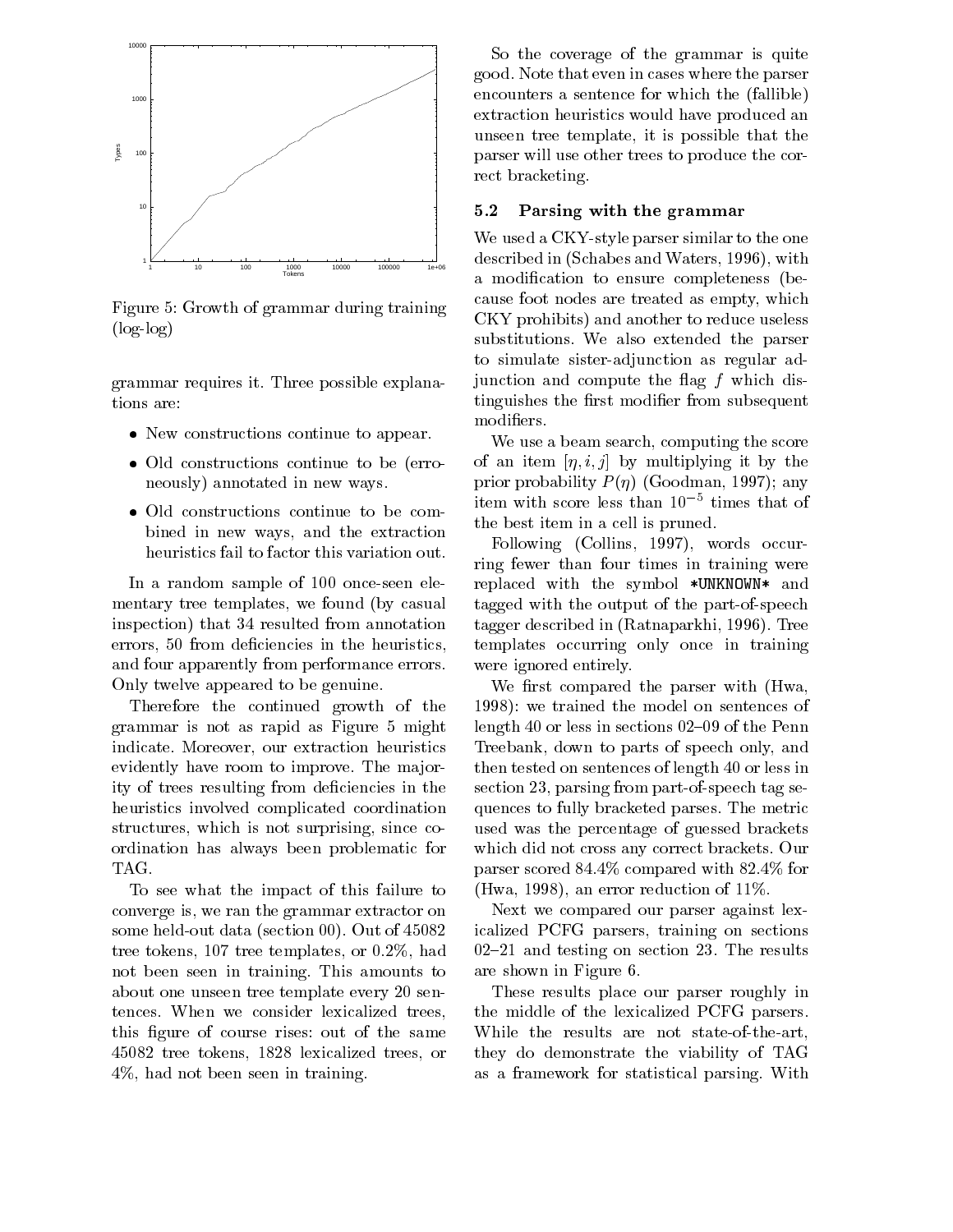|                  | $\leq 40$ words |           |           |      |                       | $\leq 100$ words |       |      |      |                    |  |
|------------------|-----------------|-----------|-----------|------|-----------------------|------------------|-------|------|------|--------------------|--|
|                  | $_{LR}$         | LP        |           |      | $CB$ 0 CB $\leq$ 2 CB | LR.              | LP.   | CB   |      | $0$ CB $\leq$ 2 CB |  |
| (Magerman, 1995) | 84.6            | 84.9 1.26 |           | 56.6 | 81.4                  | 84.0             | 84.3  | 1.46 | 54.0 | 78.8               |  |
| (Collins, 1996)  | 85.8            |           | 86.3 1.14 | 59.9 | 83.6                  | 85.3             | -85.7 | 1.32 | 57.2 | 80.8               |  |
| present model    | 86.9            | -86.6     | 1.09      | 63.2 | 84.3                  | 86.2             | 85.8  | 1.29 | 60.4 | 81.8               |  |
| (Collins, 1997)  | 88.1            | 88.6      | 0.91      | 66.5 | 86.9                  | 87.5             | 88.1  | 1.07 | 63.9 | 84.6               |  |
| (Charniak, 2000) | 90.1            | 90.1      | 0.74      | 70.1 | 89.6                  | 89.6             | 89.5  | 0.88 | 67.6 | 87.7               |  |

Figure 6: Parsing results. LR = labeled recall, LP = labeled precision; CB = average crossing brackets,  $0 \text{ CB} =$  no crossing brackets,  $\leq 2 \text{ CB} =$  two or fewer crossing brackets. All figures except CB are percentages.

improvements in smoothing and cleaner handling of punctuation and coordination, perhaps these results can be brought more upto-date.

# 6 Conclusion: related and future work

(Neumann, 1998) describes an experiment similar to ours, although the grammar he extracts only arrives at a complete parse for 10% of unseen sentences. (Xia, 1999) describes a grammar extraction process similar to ours, and describes some techniques for automatically filtering out invalid elementary trees.

Our work has a great deal in common with independent work by Chen and Vijay-Shanker (2000). They present a more detailed discussion of various grammar extraction processes and the performance of supertagging models (B. Srinivas, 1997) based on the extracted grammars. They do not report parsing results, though their intention is to evaluate how the various grammars affect parsing accuracy and how  $k$ -best supertagging affects parsing speed.

Srinivas's work on supertags (B. Srinivas, 1997) also uses TAG for statistical parsing, but with a rather different strategy: tree templates are thought of as extended parts-ofspeech, and these are assigned to words based on local (e.g., n-gram) context.

As for future work, there are still possibilities made available by TAG which remain to be explored. One, also suggested by (Chen and Vijay-Shanker, 2000), is to group elementary trees into families and relate the trees of a family by transformations. For example, one would imagine that the distribution of active

verbs and their subjects would be similar to the distribution of passive verbs and their notional subjects, yet they are treated as independent in the current model. If the two con figurations could be related, then the sparseness of verb-argument dependencies would be reduced.

Another possibility is the use of multiplyanchored trees. Nothing about PTAG requires that elementary trees have only a single anchor (or any anchor at all), so multiplyanchored trees could be used to make, for example, the attachment of a PP dependent not only on the preposition (as in the current model) but the lexical head of the prepositional object as well, or the attachment of a relative clause dependent on the embedded verb as well as the relative pronoun. The smoothing method described above would have to be modified to account for multiple anchors.

In summary, we have argued that TAG provides a cleaner way of looking at statistical parsing than lexicalized PCFG does, and demonstrated that in practice it performs in the same range. Moreover, the greater flexibility of TAG suggests some potential improvements which would be cumbersome to implement using a lexicalized CFG. Further research will show whether these advantages turn out to be signicant in practice.

# Acknowledgements

This research is supported in part by ARO grant DAAG55971-0228 and NSF grant SBR-89-20230-15. Thanks to Mike Collins, Aravind Joshi, and the anonymous reviewers for their valuable help. S. D. G.